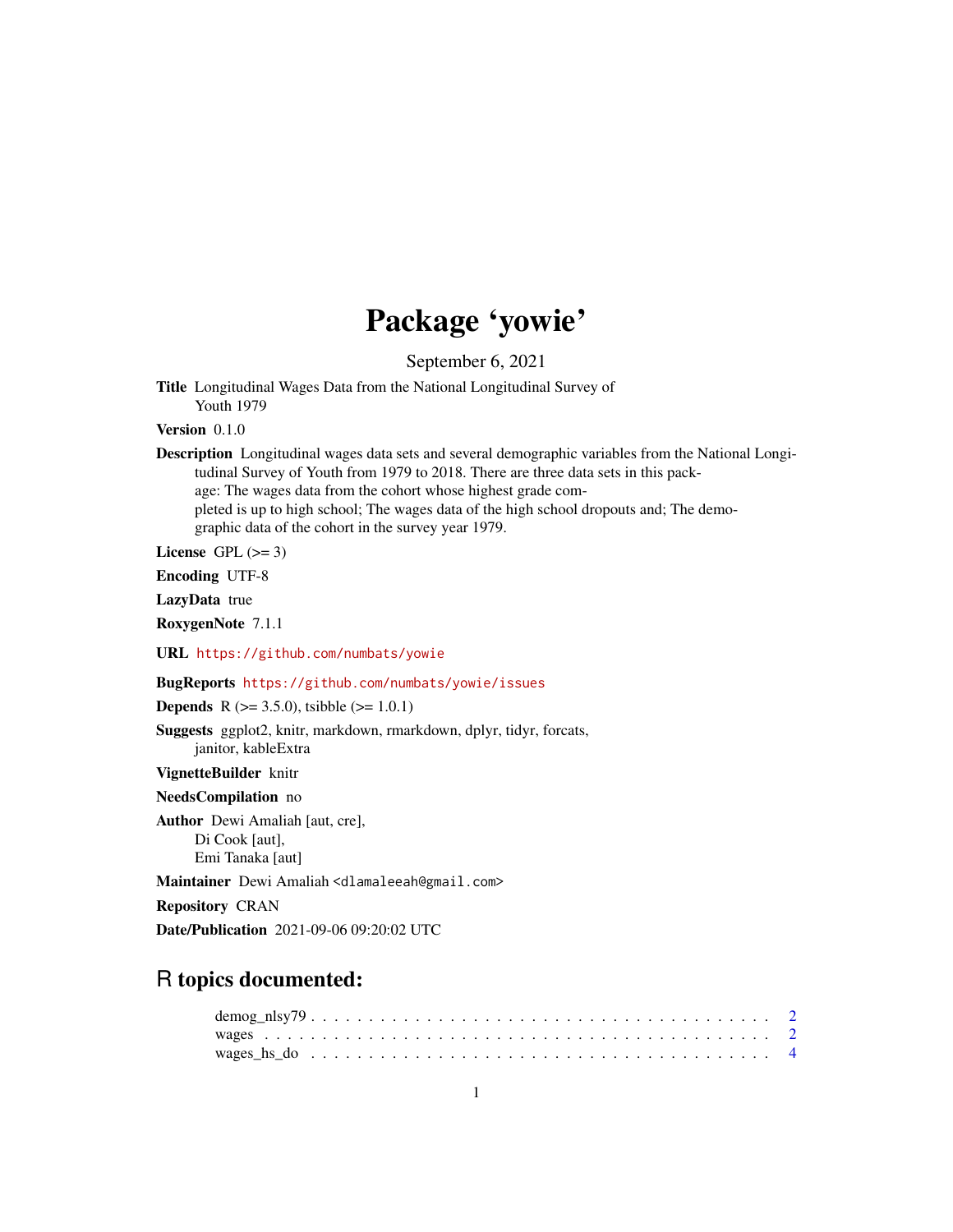<span id="page-1-0"></span>2 wages and the contract of the contract of the contract of the contract of the contract of the contract of the contract of the contract of the contract of the contract of the contract of the contract of the contract of th

#### **Index** [6](#page-5-0) **6**

demog\_nlsy79 *Demographic Data from the National Longitudinal Survey of Youth (NLSY79)*

#### Description

A data set contains demographic information of the NLSY79 cohort. The cohort included 12,686 respondents ages 14-22 when first interviewed in 1979.

#### Format

A data frame contains 12,686 rows and 7 variables:

id A unique individual's ID number.

age\_1979 The age of the subject in 1979.

gender Gender of the subject, FEMALE and MALE.

race Race of the subject, NON-BLACK,NON-HISPANIC; HISPANIC; BLACK.

hgc Highest grade completed.

hgc\_i Integer of highest grade completed.

yr\_hgc The year when the highest grade completed.

#### Source

The U.S. Bureau of Labor Statistics. (2021, January 6). *National Longitudinal Survey of Youth 1979*. https://www.nlsinfo.org/content/cohorts/nlsy79/get-data

wages *Wages Data from the National Longitudinal Survey of Youth (NLSY79)*

#### Description

A data set contains longitudinal data of mean hourly wages along with several demographic variables of Americans from the National Longitudinal Survey of Youth (NLSY79) held by the U.S. Bureau of Labor Statistics from Round 1 (1979 survey year) to Round 28 (2018 survey year). The cohort provided in this data set is the highest grade completed, up to 12th grade, and participated in at least five rounds of surveys.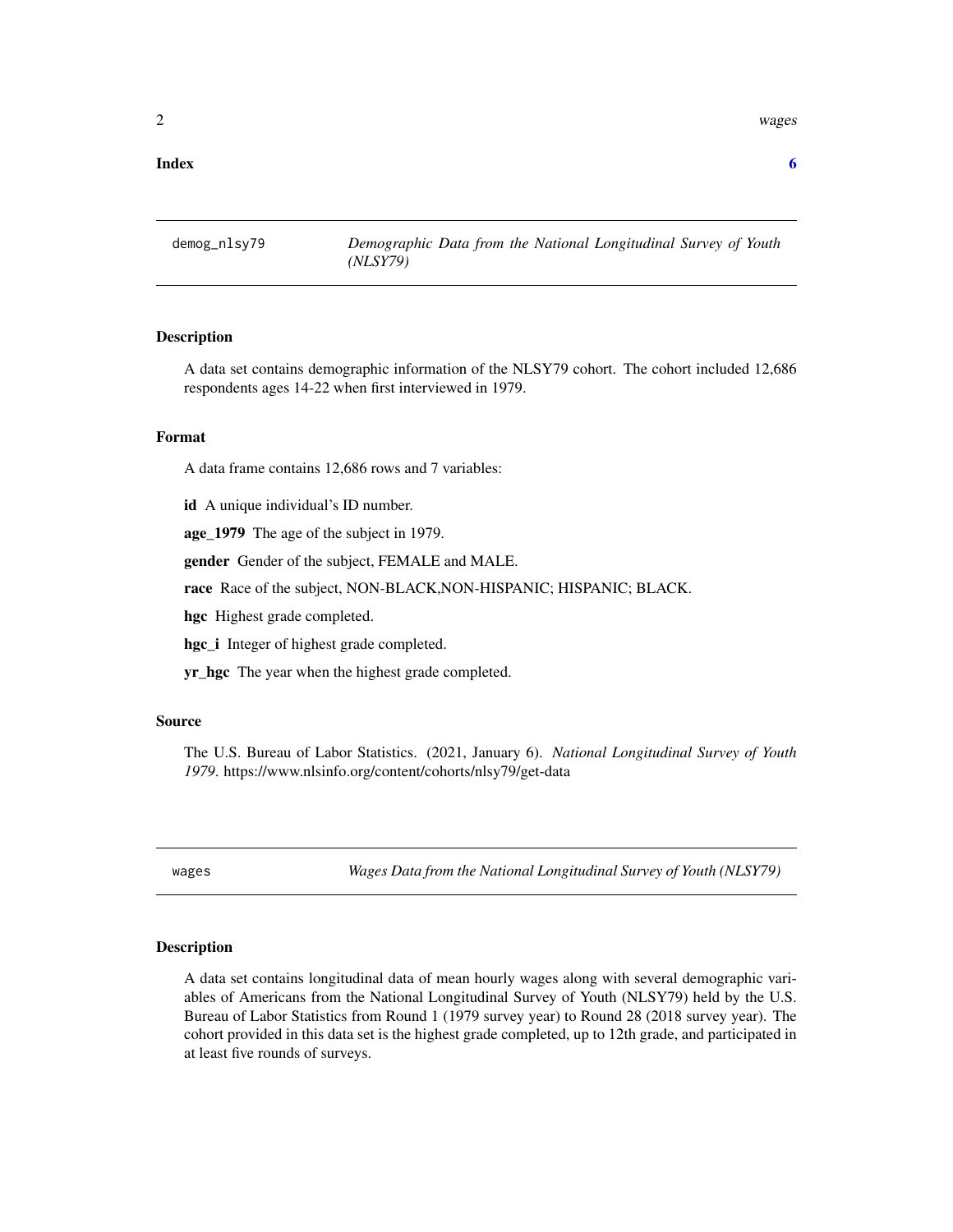#### $wages$  3

#### Format

A tsibble with 103,994 rows and 15 variables:

id A unique individual's ID number. This is the key of the data.

year The year the observation was taken. This could be the index of the data.

wage The mean of the hourly wages the individual gets at each of their different jobs. The value could be a weighted or an arithmetic mean. The weighted mean is used when the information of hours of work as the weight is available. The mean hourly wage could also be a predicted value if the original value is considered influential by the robust linear regression as part of data cleaning.

age\_1979 The age of the subject in 1979.

gender Gender of the subject, FEMALE and MALE.

race Race of the subject, NON-BLACK,NON-HISPANIC; HISPANIC; BLACK.

hgc Highest grade completed.

hgc\_i Integer of highest grade completed.

yr\_hgc The year when the highest grade completed.

njobs Number of jobs that an individual has.

hours The total number of hours the individual usually works per week.

is\_wm Whether the mean hourly wage is weighted mean, using the hour work as the weight, or regular/arithmetic mean. TRUE = is weighted mean. FALSE = is regular mean.

is\_pred Whether the mean hourly wage is a predicted value or not.

#### Source

The U.S. Bureau of Labor Statistics. (2021, January 6). *National Longitudinal Survey of Youth 1979*. https://www.nlsinfo.org/content/cohorts/nlsy79/get-data

#### Examples

```
# data summary
wages
library(ggplot2)
library(dplyr)
library(tsibble)
wages_ids <- key_data(wages) %>% select(id)
wages %>%
 dplyr::filter(id %in% sample_n(wages_ids, 10)$id) %>%
 ggplot() +
   geom_line(aes(x = year,
                  y = wage,group = id), alpha = 0.8)
```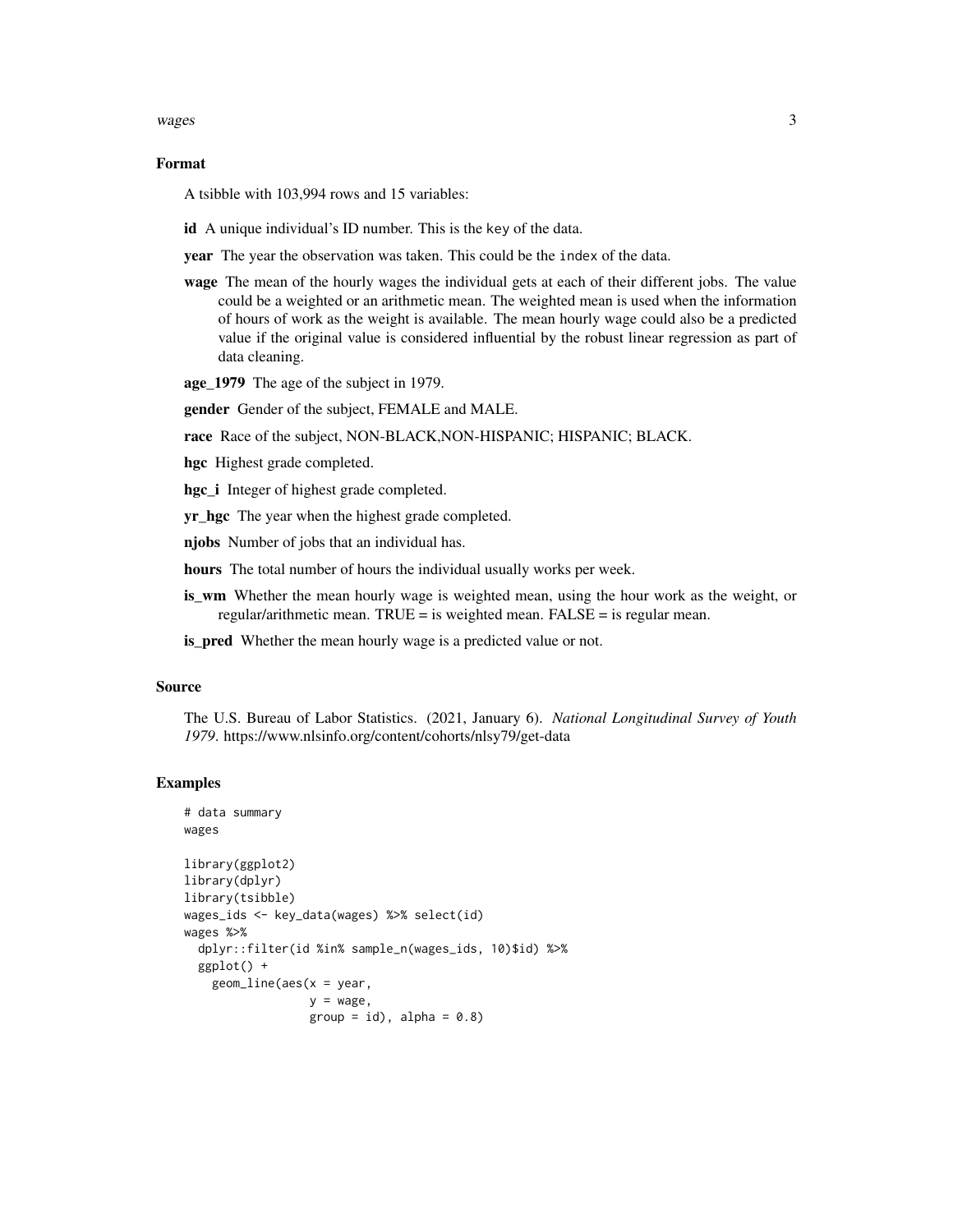<span id="page-3-0"></span>wages\_hs\_do *Wages Data of High School Dropout from the National Longitudinal Survey of Youth (NLSY79)*

#### Description

A data set contains longitudinal data of mean hourly wages along with several demographic variables from the National Longitudinal Survey of Youth (NLSY79) held by the U.S. Bureau of Labor Statistics from Round 1 (1979 survey year) to Round 28 (2018 survey year). The cohort provided in this data set is high school dropouts, i.e., the male aged between 14 and 17 years and only completed either 9th, 10th, 11th grade, or aged at least 19 years old when completed high school and participated in at least five rounds of surveys.

#### Format

A tsibble contains 97,087 rows and 15 variables:

#'

id A unique individual's ID number. This is the key of the data.

year The year the observation was taken. This could be the index of the data.

wage The mean of the hourly wages the individual gets at each of their different jobs. The value could be a weighted or an arithmetic mean. The weighted mean is used when the information of hours of work as the weight is available. The mean hourly wage could also be a predicted value if the original value is considered influential by the robust linear regression as part of data cleaning.

age\_1979 The age of the subject in 1979.

gender Gender of the subject, FEMALE and MALE.

race Race of the subject, NON-BLACK,NON-HISPANIC; HISPANIC; BLACK.

hgc Highest grade completed.

hgc\_i Integer of highest grade completed.

**yr\_hgc** The year when the highest grade completed.

njobs Number of jobs that an individual has.

hours The total number of hours the individual usually works per week.

is\_wm Whether the mean hourly wage is weighted mean, using the hour work as the weight, or regular/arithmetic mean. TRUE = is weighted mean. FALSE = is regular mean.

**is\_pred** Whether the mean hourly wage is a predicted value or not.

#### Source

The U.S. Bureau of Labor Statistics. (2021, January 6). *National Longitudinal Survey of Youth 1979*. https://www.nlsinfo.org/content/cohorts/nlsy79/get-data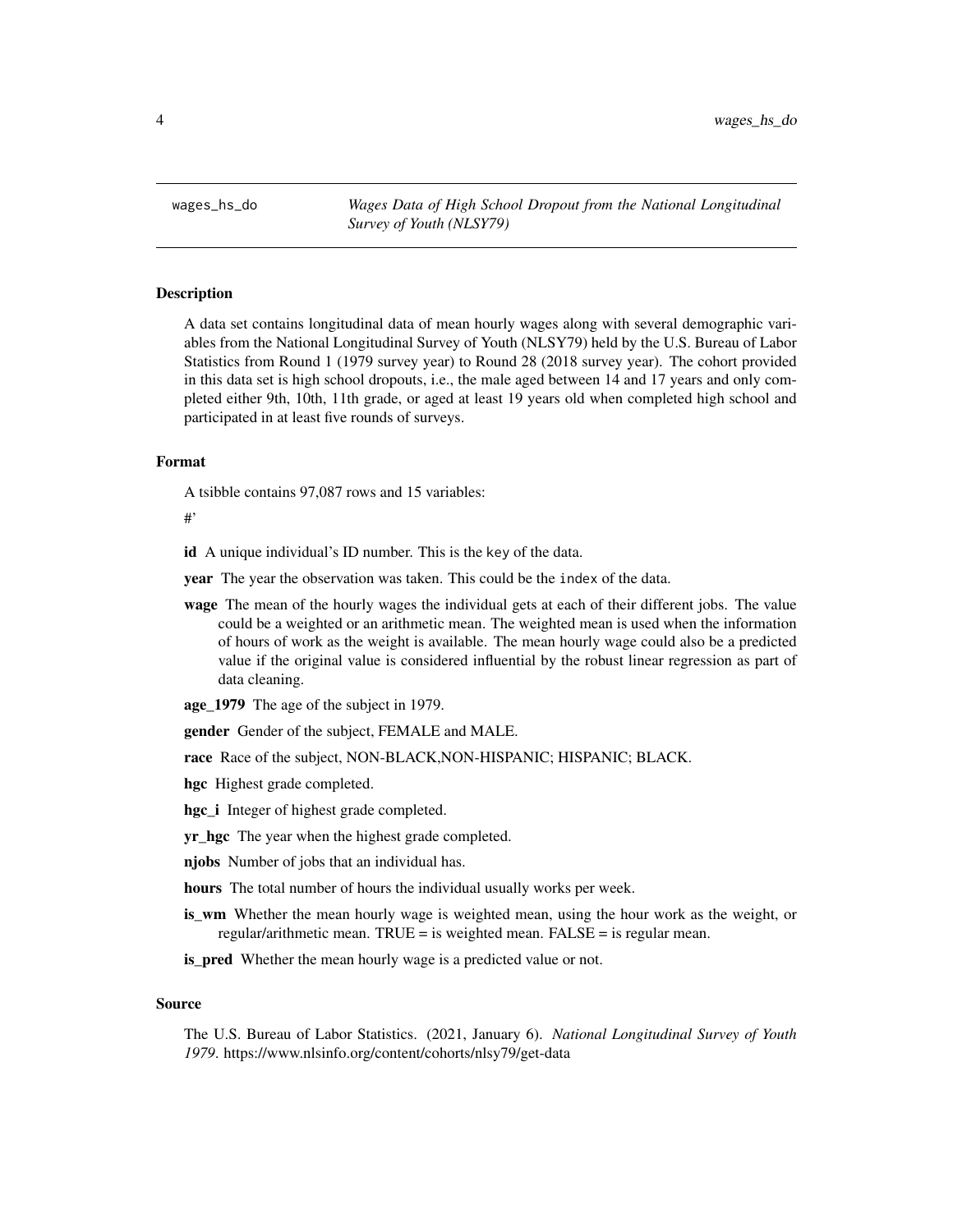wages\_hs\_do

### Examples

```
# saving the data into a new object
library(yowie)
library(tsibble)
wages_hs_do %>% key_data()
```